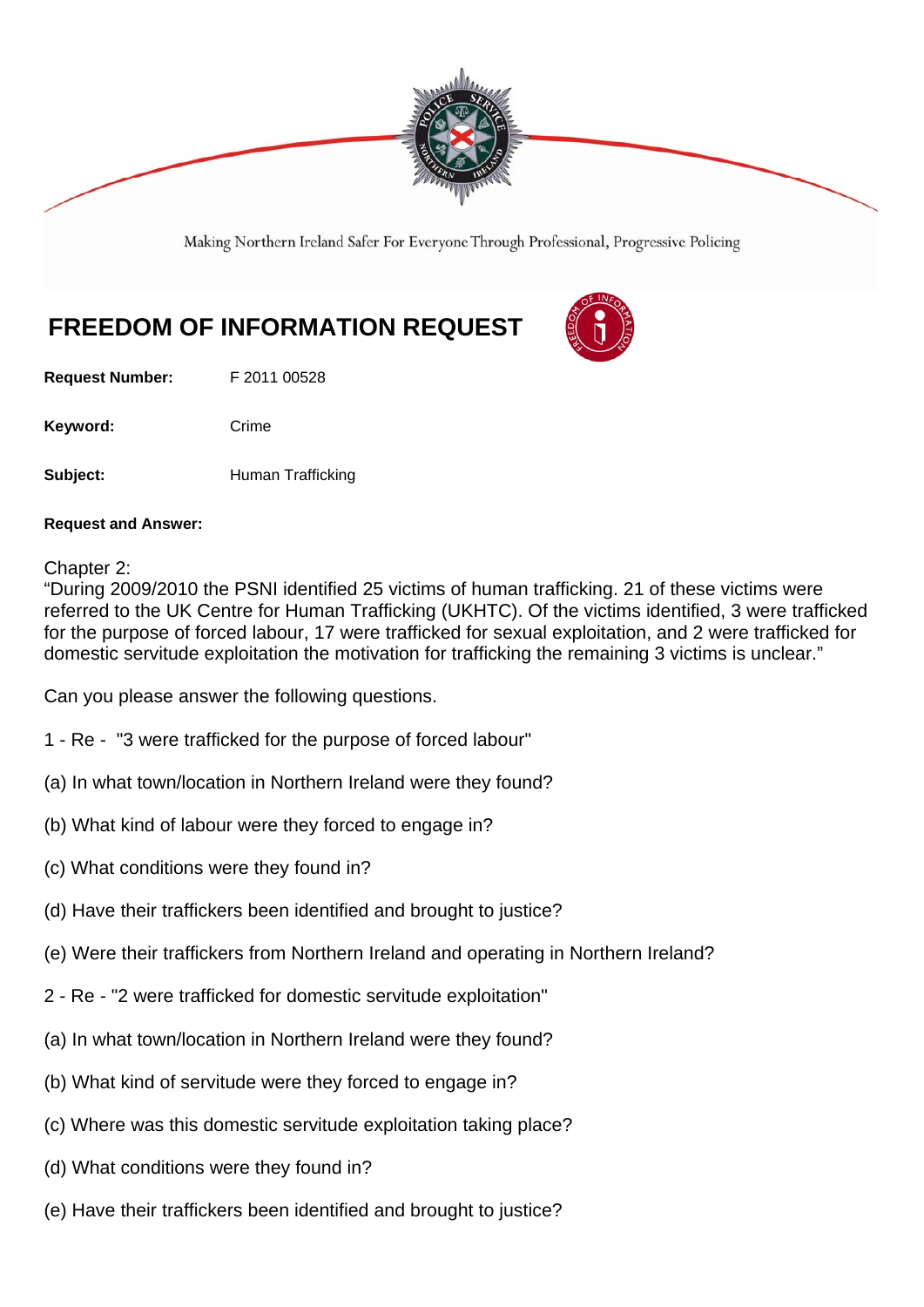(f) Were their traffickers from Northern Ireland and operating in Northern Ireland?

(g) Who locally was benefiting from the domestic servitude exploitation?

(h) Have they been brought to justice?

#### Answer

Your request for information has now been considered and the decision has been taken not to supply the information you have requested.

Section 17 (1) of the Freedom of Information Act 2000 requires the Police Service of Northern Ireland (PSNI), when refusing to provide such information (because the information is exempt) to provide you the applicant with a notice which:

- (a) states that fact,
- (b) specifies the exemption in question and
- (c) states (if not otherwise apparent) why the exemption applies.

The exemptions, as well as the factors the Department considered when deciding where the public interest lies, are listed below:

Absolute Exemptions Section 23 (1) Information supplied by, or concerning, certain security bodies Section 40(2)(a)(b): Personal information Section 44(1)(a)(b): Prohibitions on disclosure

Qualified Exemptions Section 30 (1)(a)(b)(c) and (2)(a) Investigations and proceedings conducted by the public authority Section 38(1)(a)(b): Health & safety

Section 30 is a class based qualified exemption which means that the legislators have identified that the public interest considerations need to be evidenced and articulated to the applicant.

Section 38 is a prejudice based qualified exemption which means that the legislators have identified that the harm (prejudice) in disclosure as well as the public interest considerations need to be evidenced and articulated to the applicant.

Section 40 and Section 44 are absolute exemptions and do not require the public interest or harm to be evidenced and articulated to the applicant.

#### Harm

Under the Freedom of Information Act (2000) any information released under FOI is released into the public domain, not just to the individual requesting the information.

Whilst there is a public interest in the transparency of policing operations, there is a very strong public interest in safeguarding the identity of victims of human trafficking, as well as ensuring investigations are not compromised. Additionally, a public authority is exempt from the duty to communicate information where that information has, at any time been held for the purposes of any investigation, which the public authority has a duty to conduct.

Release of the requested information would reveal the level of policing activity in any specific area and would indicate to those engaged in criminal activity where operations may be centred. Any information identifying the focus of such activity could be used to the advantage of individual's intent on committing further offences. In turn this would undermine the operational integrity of these activities and have a negative impact on both ongoing investigations and law enforcement. Revealing the areas where the offences occurred may cause undue attention to the communities affected. This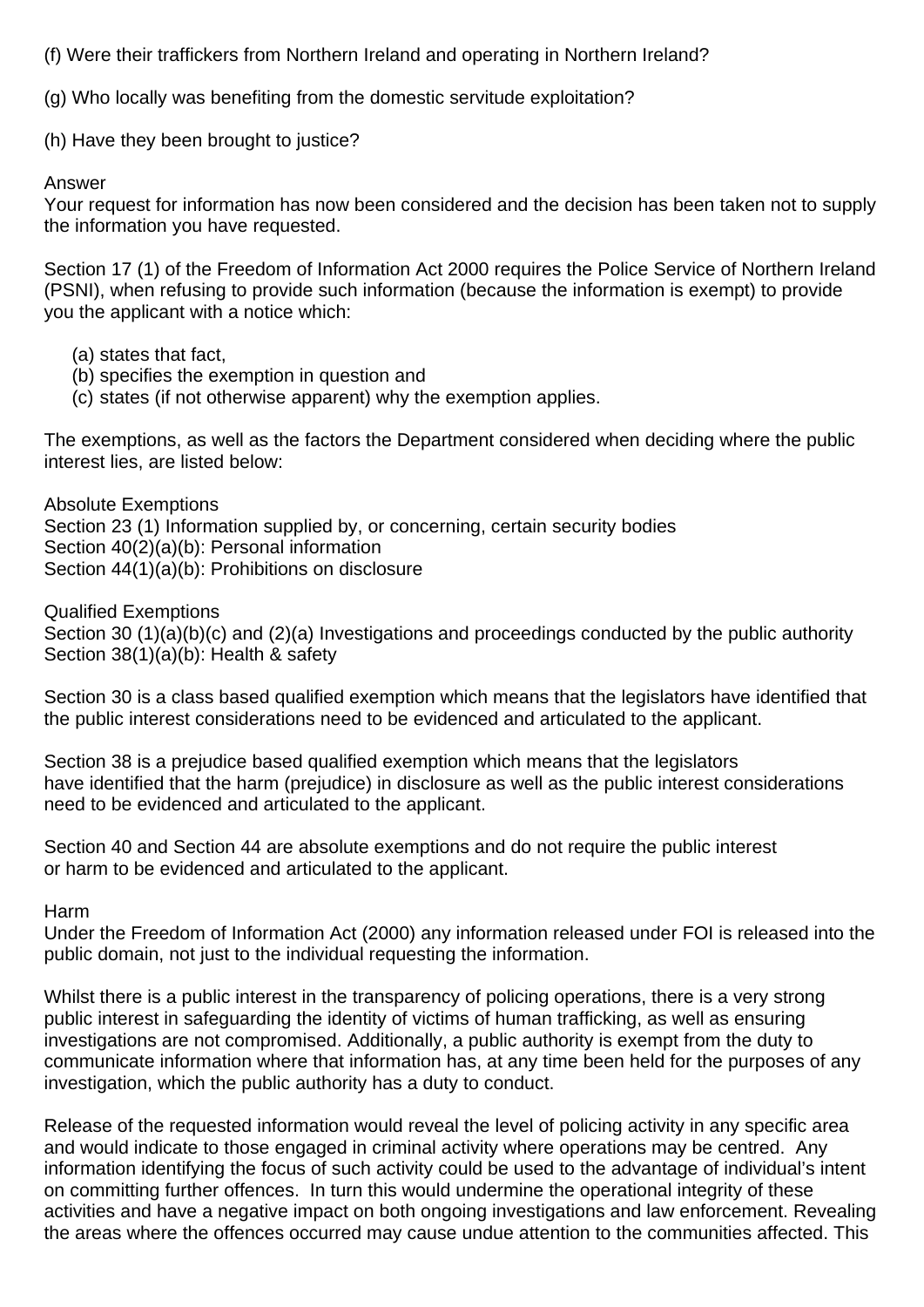may have a detrimental effect on the racial understanding and community liaison in ethnic groups in these communities. If requests were made to police across the UK release of the requested information would reveal the focus of policing activity in relation to human trafficking across the UK. Criminals could use this knowledge to target specific areas, were it appears that detection is low, to their advantage. PSNI also consider that the danger to individuals should this information be released can be equated to an offender having knowledge of the location of sites, and evading detection as a result of this information, allowing the offender to continue offending. Operations, which could have been successful, will be compromised and any individual could potentially be affected and made a victim. This would hinder the prevention and detection of crime, apprehension and prosecution of offenders, the administration of justice and could compromise ongoing investigations.

The Police Service has a duty of care to all individuals involved in any investigation and must ensure effective law enforcement and comply with the Police (NI) Act 2000, which states: "It shall be the general duty of police officers –

- (a) to protect life and property
- (b) to preserve order
- (c) to prevent the commission of offences
- (d) where an offence has been committed, to take measures to bring the offender to justice".

Section 44 (1) (a) is engaged as disclosure of the requested information would violate the right to respect for private and family life. Section 38 of the Freedom of Information Act 2000 also protects an individual's physical health and mental wellbeing whether the harm is real or perceived. Therefore the PSNI consider that by releasing the information you have requested relating to the enquiries around these investigations may have the potential to identify different person/s and would not be in keeping with the Act.

As has been addressed above, the release of this material would seriously jeopardise the prevention and detection of crime for the Police Service as a whole.

#### **Public Interest Test**

The public interest test relevant is as follows: -

#### **Section 30 Factors Favouring Disclosure**

Disclosure could promote public trust in providing transparency, demonstrating openness and accountability. It could allow the public to be satisfied that the investigation has been conducted efficiently. Disclosure would also show that public funds were being used effectively and appropriately.

#### **Section 30 Factors Favouring Non-Disclosure**

Information released into the public domain could undermine current investigations. It would therefore not be in the public interest to release information that may still be of assistance to the PSNI in relation to any unresolved investigations. It would not be in the public interest to release information that may prevent or hinder current investigations and regulatory enforcement. Offenders could be alerted by the release of information and thus jeopardise the rescue of further victims.

It is the Association of Chief Police Officers approach that information relating to an investigation will rarely be disclosed under the provisions of the Freedom of Information Act. Whilst such information may be released, if it provides a tangible community benefit, for example to prevent or detect crime or to protect life or property, it is hard to see how the information here will do so.

#### **Section 38: Factors Favouring Disclosure**

The public are entitled to know what areas of criminal activity the police service allocate public funds to therefore by disclosing this information, would lead to better informed public awareness and debate. Disclosure of the information would assist communities to be more aware of the level of